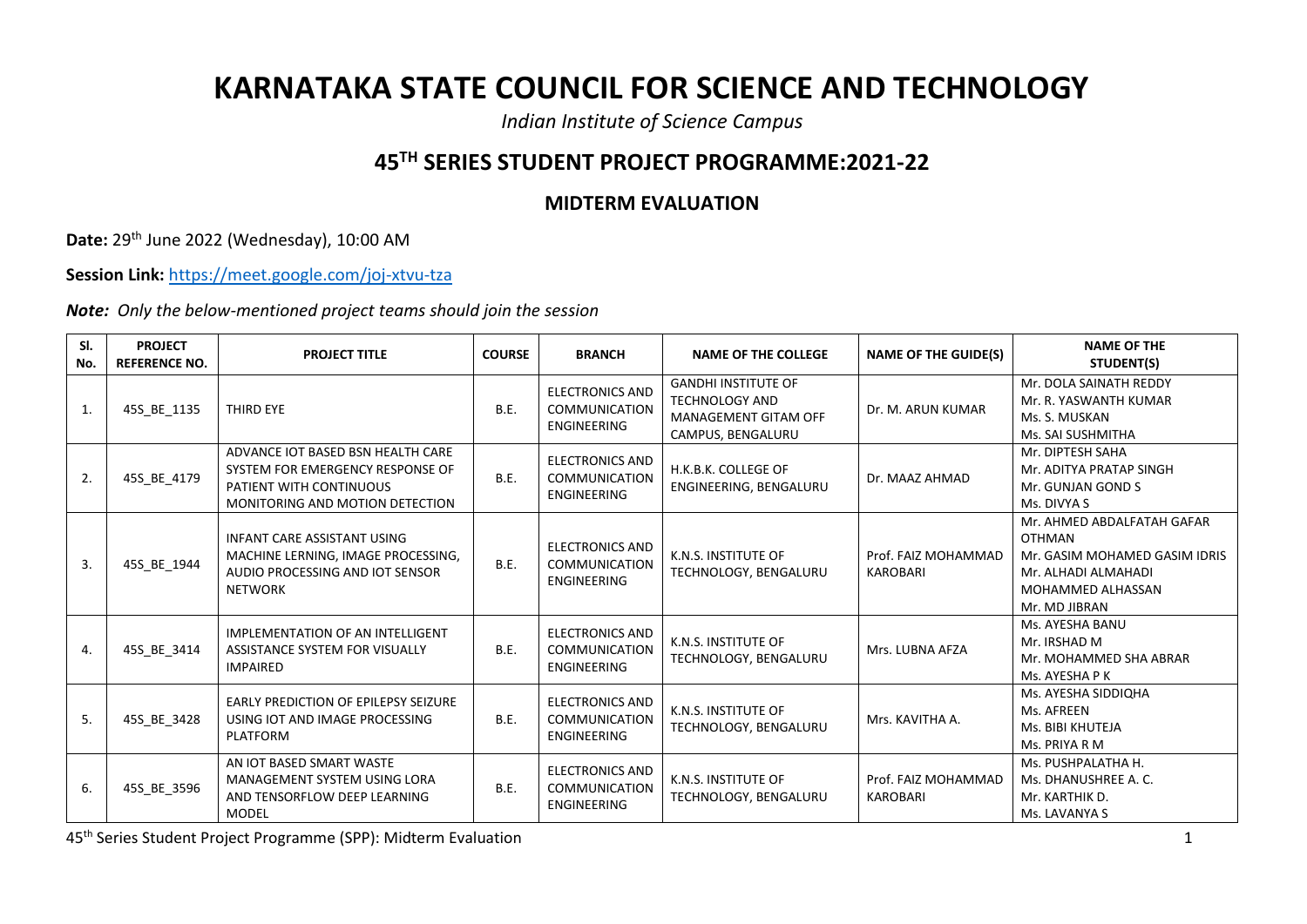| 7.  | 45S BE 3690   | <b>IOT BASED HIGHWAY BRIDGE</b><br><b>CROSSOVER MONITORING SYSTEM</b>                                                                                                        | B.E.   | <b>ELECTRONICS AND</b><br>COMMUNICATION<br>ENGINEERING        | K.N.S. INSTITUTE OF<br>TECHNOLOGY, BENGALURU                            | Ms. KAVITHA A                                 | Mr. LAXMIPUTRA<br>Mr. MOHAMMED RAFI B<br>Mr. TEJAS M<br>Mr. SARAN KUMAR K                              |
|-----|---------------|------------------------------------------------------------------------------------------------------------------------------------------------------------------------------|--------|---------------------------------------------------------------|-------------------------------------------------------------------------|-----------------------------------------------|--------------------------------------------------------------------------------------------------------|
| 8.  | 45S_BE_1646   | LI-FI: IMPLEMENTATION AND ANALYSIS<br>OF VISIBLE LIGHT COMMUNICATION<br><b>SYSTEM</b>                                                                                        | B.E.   | <b>ELECTRONICS AND</b><br><b>COMMUNICATION</b><br>ENGINEERING | NAGARJUNA COLLEGE OF<br><b>ENGINEERING AND</b><br>TECHNOLOGY, BENGALURU | Mr. MALLANNA S D                              | Ms. ARCHANA S K<br>Ms. S.SAIMOUNIKA<br>Mr. N.ABHILASH<br>Mr. VIKAS GOWDA                               |
| 9.  | 45S_BE_0017   | MULTIPURPOSE BATTERY SWAPPORT<br>AND CHARGING STATION FOR<br>AUTONOMOUS DRONES IN DEFENCE<br>AND E-COMMERCE SECTORS.                                                         | B.E.   | <b>ELECTRONICS AND</b><br>COMMUNICATION<br>ENGINEERING        | REVA UNIVERSITY, BENGALURU                                              | Dr. M DEVANATHAN                              | Ms. A G ANJU<br>Mr. AKASH G<br>Mr. ARJUN S<br>Mr. ASHWIN ALEX GEORGE                                   |
| 10. | 45S_BE_1192   | SMART SWACHHTA SWAYAM VIDYUT<br>(3S2V)                                                                                                                                       | B.E.   | <b>ELECTRONICS AND</b><br>COMMUNICATION<br>ENGINEERING        | REVA UNIVERSITY, BENGALURU                                              | Dr. R C BIRADAR<br>Dr. SHRIKANTH S<br>TANGADE | Mr. AMARESHWAR KARATAGI<br>Mr. BABU PETER R<br>Mr. SHUBHAM R                                           |
| 11. | 45S_BE_2016   | AEROLAR ARECANUT HARVESTER                                                                                                                                                   | B.E.   | <b>ELECTRONICS AND</b><br>COMMUNICATION<br>ENGINEERING        | REVA UNIVERSITY, BENGALURU                                              | Prof. NATARAJ URS H D                         | Mr. GANESH H R                                                                                         |
| 12. | 45S_BE_2818   | IOT BASED MAINTENANCE OF SMART<br>GRID                                                                                                                                       | B.E.   | <b>ELECTRONICS AND</b><br><b>COMMUNICATION</b><br>ENGINEERING | REVA UNIVERSITY, BENGALURU                                              | Dr. CHAYA RAVINDRA                            | Mr. SAI KIRAN MU<br>Mr. SYED ARFATH<br>Mr. ARIPI SUMANTH<br>Mr. SYED ARSALAAN                          |
| 13. | 45S_BE_2948   | FIRE EXTINGUISHER DRONE                                                                                                                                                      | B.E.   | <b>ELECTRONICS AND</b><br><b>COMMUNICATION</b><br>ENGINEERING | REVA UNIVERSITY, BENGALURU                                              | Dr. VENKATESHAPPA                             | Mr. SHAIK ADIL NADEEM<br>Mr. SHAIK MOHAMMED NOOR<br>Mr. SHASHANK VENKATESH<br>Mr. SHIVA KUNDAN P R     |
| 14. | 45S MTech 050 | DESIGN AND DEVELOPMENT OF X BAND<br>MONOPULSE COMPARATOR FOR DRONE<br>DETECTION AND TRACKING RADAR                                                                           | M.Tech | <b>ELECTRONICS AND</b><br>COMMUNICATION<br>ENGINEERING        | REVA UNIVERSITY, BENGALURU                                              | Dr. RASHMI<br>PRIYADARSHINI                   | Mr. ANILKUMAR HANAMANTH<br>LAMANI                                                                      |
| 15. | 45S BE 3216   | VOICE CONTROLLED MULTI-UTILITY<br>VEHICLE USING MACHINE LEARNING                                                                                                             | B.E.   | <b>ELECTRONICS AND</b><br><b>COMMUNICATION</b><br>ENGINEERING | REVA UNIVERSITY, BENGALURU                                              | Prof. RAGHU K                                 | Mr. ANKIT KUMAR<br>Mr. AMAN SAINI<br>Mr. AYUSH KAUSHIK<br>Mr. MAYANK PRASAD                            |
| 16. | 45S_BE_3332   | DEVELOP AN ANROID APPLICATION FOR<br>SENIOR CITIZEN PENSIONERS TO<br><b>GENERATE DIGITAL LIFE</b><br>CERTIFICATE(JEEVAN PRAMANA) USING<br><b>FACE RECOGNITION TECHNIQUES</b> | B.E.   | <b>ELECTRONICS AND</b><br><b>COMMUNICATION</b><br>ENGINEERING | REVA UNIVERSITY, BENGALURU                                              | Prof. MD. TAUSEEF                             | Mr. SOHAN VISHMITH D SOUZA<br>Mr. MOHAMMED ASHWAQ KHAN<br>Mr. MOHAMMED LAYEEQ AHMED<br>Ms. SAKTHIVEL M |
| 17. | 45S_BE_3999   | SOLAR POWER WATER TRASH<br><b>COLLECTOR</b>                                                                                                                                  | B.E.   | <b>ELECTRONICS AND</b><br>COMMUNICATION<br>ENGINEERING        | REVA UNIVERSITY, BENGALURU                                              | Prof. MANJUNATH G.<br><b>ASUTI</b>            | Ms. MITTA DIVYA KEERTHI<br>Mr. DEEPAK R<br>Mr. DHANUSH I                                               |
| 18. | 45S_BE_4348   | KLOVER THE UNMANNED AERIAL VEHICLE                                                                                                                                           | B.E.   | <b>ELECTRONICS AND</b><br>COMMUNICATION<br>ENGINEERING        | REVA UNIVERSITY, BENGALURU                                              | Ms. ANITHA KUMARI R<br>D                      | Mr. KARTHIK S<br>Mr. KEERTHI BAI N<br>Mr. PRASHANTH S                                                  |

45th Series Student Project Programme (SPP): Midterm Evaluation 2